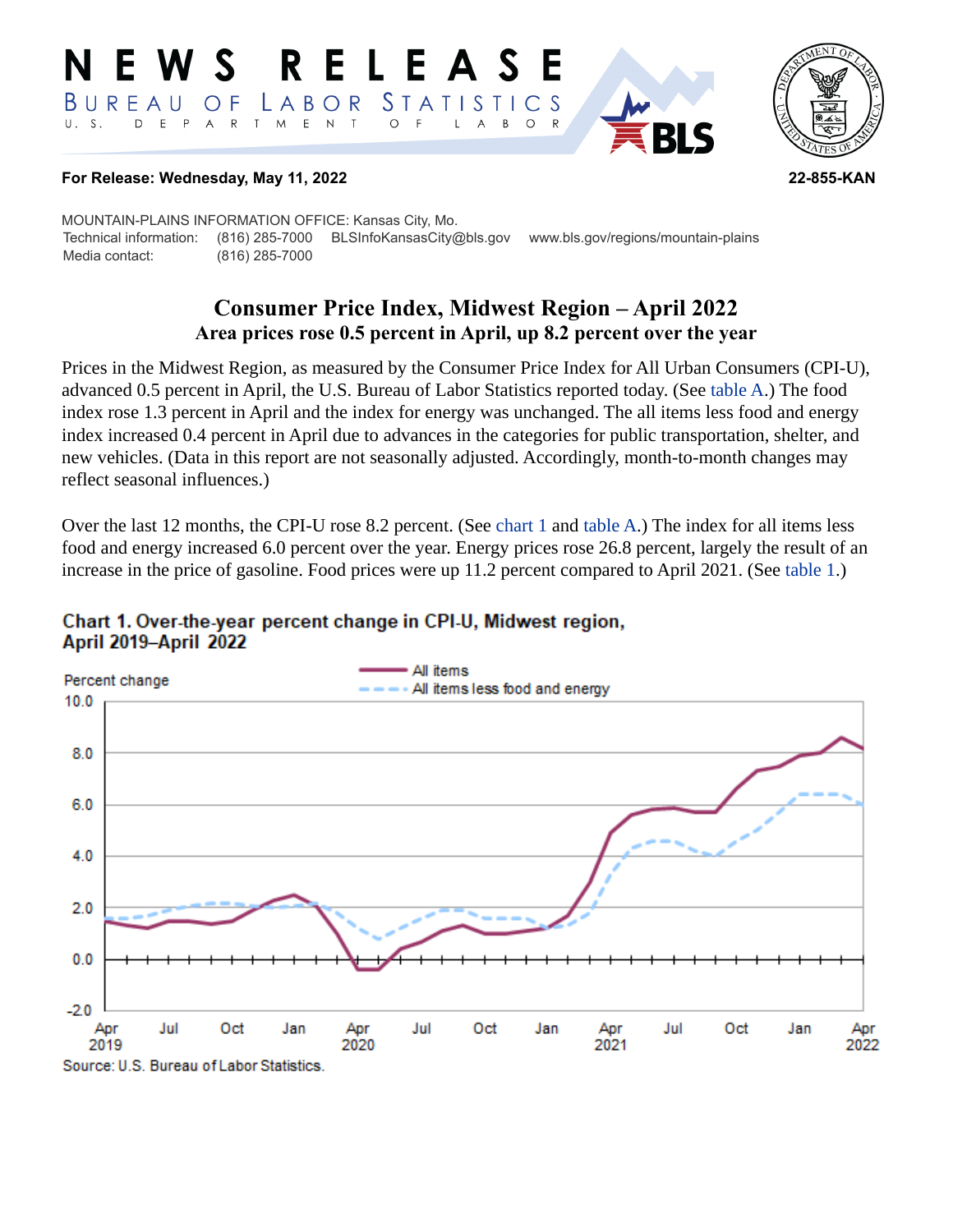## **Food**

Food prices rose 1.3 percent for the month of April. (See [table 1.](#page-3-0)) Prices for food at home advanced 1.5 percent, and prices for food away from home rose 1.1 percent for the same period.

Over the year, food prices were higher by 11.2 percent. Prices for food at home advanced 12.3 percent since a year ago, and prices for food away from home cost 9.3 percent more.

## **Energy**

The energy index was unchanged over the month. A 1.3 percent decline in gasoline prices offset increases of 3.1 percent in the index for natural gas service and 0.5 percent in the index for electricity.

Energy prices increased 26.8 percent over the year, largely due to higher prices for gasoline (+39.6 percent). Prices paid for natural gas service rose 24.1 percent, and prices for electricity increased 6.4 percent during the past year.

## **All items less food and energy**

The index for all items less food and energy rose 0.4 percent in April. Higher prices for public transportation, shelter (+0.2 percent), and new vehicles (+1.0 percent) were partially offset by lower prices for used cars and trucks (-0.6 percent) and apparel (-0.7 percent).

Over the year, the index for all items less food and energy increased 6.0 percent. Components contributing to the increase included new and used motor vehicles (+18.4 percent), shelter (+4.9 percent), and household furnishings and operations (+10.8 percent).

| Month | 2018    |                 | 2019    |                 | 2020    |                 | 2021    |                 | 2022    |                 |
|-------|---------|-----------------|---------|-----------------|---------|-----------------|---------|-----------------|---------|-----------------|
|       | 1-month | $12 -$<br>month | 1-month | $12 -$<br>month | 1-month | $12 -$<br>month | 1-month | $12 -$<br>month | 1-month | $12 -$<br>month |
|       | 0.6     | 1.6             | 0.2     | 0.8             | 0.4     | 2.5             | 0.5     | 1.2             | 0.8     | 7.9             |
|       | 0.2     | 1.7             | 0.7     | 1.3             | 0.3     | 2.1             | 0.8     | 1.7             | 0.9     | 8.0             |
|       | 0.2     | 1.8             | 0.6     | 1.7             | $-0.5$  | 1.0             | 0.7     | 3.0             | 1.3     | 8.6             |
|       | 0.4     | 1.8             | 0.3     | 1.5             | $-1.1$  | $-0.4$          | 0.8     | 4.9             | 0.5     | 8.2             |
|       | 0.5     | 2.3             | 0.3     | 1.3             | 0.3     | $-0.4$          | 1.0     | 5.6             |         |                 |
|       | 0.2     | 2.5             | 0.0     | 1.2             | 0.8     | 0.4             | 1.0     | 5.8             |         |                 |
|       | 0.0     | 2.4             | 0.2     | 1.5             | 0.5     | 0.7             | 0.6     | 5.9             |         |                 |
|       | 0.0     | 2.1             | 0.0     | 1.5             | 0.4     | 1.1             | 0.2     | 5.7             |         |                 |
|       | 0.1     | 1.9             | 0.0     | 1.4             | 0.2     | 1.3             | 0.2     | 5.7             |         |                 |
|       | 0.1     | 2.2             | 0.2     | 1.5             | $-0.1$  | 1.0             | 0.8     | 6.6             |         |                 |
|       | $-0.6$  | 1.4             | $-0.2$  | 1.9             | $-0.2$  | 1.0             | 0.4     | 7.3             |         |                 |
|       | $-0.4$  | 1.3             | 0.0     | 2.3             | 0.1     | 1.1             | 0.3     | 7.5             |         |                 |

### <span id="page-1-0"></span>**Table A. Midwest region CPI-U 1-month and 12-month percent changes, all items index, not seasonally adjusted**

**The May 2022 Consumer Price Index for the Midwest Region is scheduled to be released on June 10, 2022.**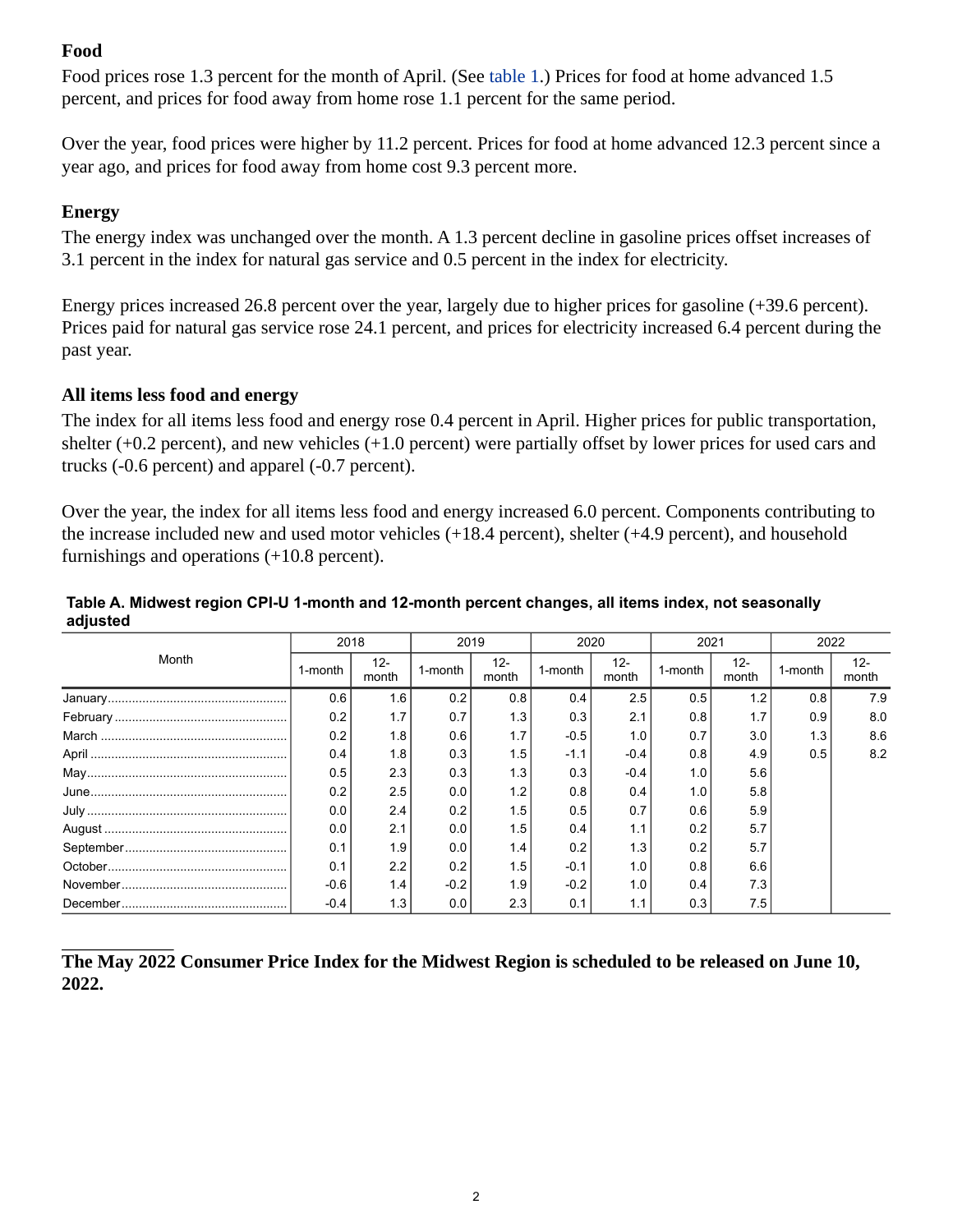## **Technical Note**

The Consumer Price Index (CPI) is a measure of the average change in prices over time in a fixed market basket of goods and services. The Bureau of Labor Statistics publishes CPIs for two population groups: (1) a CPI for All Urban Consumers (CPI-U) which covers approximately 93 percent of the total U.S. population and (2) a CPI for Urban Wage Earners and Clerical Workers (CPI-W) which covers approximately 29 percent of the total U.S. population. The CPI-U includes, in addition to wage earners and clerical workers, groups such as professional, managerial, and technical workers, the self-employed, short-term workers, the unemployed, and retirees and others not in the labor force.

The CPI is based on prices of food, clothing, shelter, and fuels, transportation fares, charges for doctors' and dentists' services, drugs, and the other goods and services that people buy for day-to-day living. Each month, prices are collected in 75 urban areas across the country from about 6,000 housing units and approximately 22,000 retail establishments—department stores, supermarkets, hospitals, filling stations, and other types of stores and service establishments. All taxes directly associated with the purchase and use of items are included in the index.

The index measures price changes from a designated reference date; for most of the CPI-U the reference base is 1982-84 equals 100. An increase of 7 percent from the reference base, for example, is shown as 107.000. Alternatively, that relationship can also be expressed as the price of a base period market basket of goods and services rising from \$100 to \$107. For further details see the CPI home page on the internet at [www.bls.gov/](https://www.bls.gov/cpi) [cpi](https://www.bls.gov/cpi) and the CPI section of the BLS Handbook of Methods available on the internet at [www.bls.gov/opub/hom/](https://www.bls.gov/opub/hom/cpi) [cpi](https://www.bls.gov/opub/hom/cpi)/.

In calculating the index, price changes for the various items in each location are averaged together with weights that represent their importance in the spending of the appropriate population group. Local data are then combined to obtain a U.S. city average. Because the sample size of a local area is smaller, the local area index is subject to substantially more sampling and other measurement error than the national index. In addition, local indexes are not adjusted for seasonal influences. As a result, local area indexes show greater volatility than the national index, although their long-term trends are quite similar. **NOTE: Area indexes do not measure differences in the level of prices between cities; they only measure the average change in prices for each area since the base period.**

The Midwest region is comprised of Illinois, Indiana, Iowa, Kansas, Michigan, Minnesota, Missouri, Nebraska, North Dakota, Ohio, South Dakota, and Wisconsin.

Information in this release will be made available to individuals with sensory impairments upon request. Voice phone: (202) 691-5200; Telecommunications Relay Service: 7-1-1.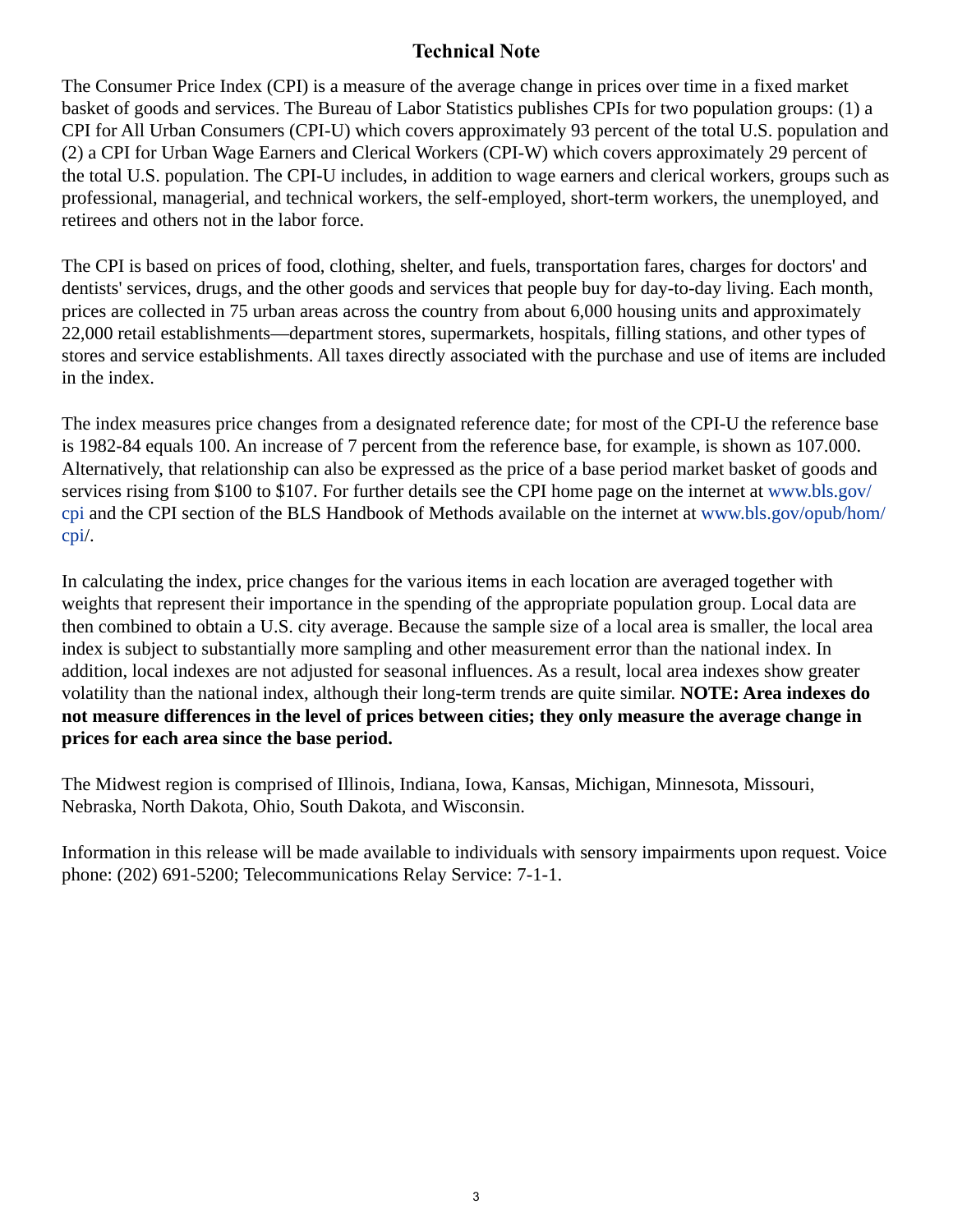#### <span id="page-3-0"></span>**Table 1. Consumer Price Index for All Urban Consumers (CPI-U): Indexes and percent changes for selected periods, Midwest Region, (1982-84=100 unless otherwise noted) (not seasonally adjusted)**

|                                               |              | Indexes      |              | Percent change from |              |              |  |
|-----------------------------------------------|--------------|--------------|--------------|---------------------|--------------|--------------|--|
| Expenditure category                          | Feb.<br>2022 | Mar.<br>2022 | Apr.<br>2022 | Apr.<br>2021        | Feb.<br>2022 | Mar.<br>2022 |  |
|                                               | 263.988      | 267.312      | 268.639      | 8.2                 | 1.8          | 0.5          |  |
|                                               | 429.523      | 434.932      | 437.090      |                     |              |              |  |
|                                               | 279.214      | 282.806      | 286.541      | 10.7                | 2.6          | 1.3          |  |
|                                               | 280.150      | 283.955      | 287.716      | 11.2                | 2.7          | 1.3          |  |
|                                               | 258.599      | 263.145      | 267.001      | 12.3                | 3.2          | 1.5          |  |
| Cereals and bakery products                   | 287.445      | 295.390      | 295.817      | 10.2                | 2.9          | 0.1          |  |
| Meats, poultry, fish, and eggs                | 294.524      | 297.971      | 304.145      | 17.2                | 3.3          | 2.1          |  |
| Dairy and related products                    | 221.062      | 226.265      | 229.773      | 10.1                | 3.9          | 1.6          |  |
| Fruits and vegetables                         | 305.051      | 308.709      | 311.498      | 10.4                | 2.1          | 0.9          |  |
| Nonalcoholic beverages and beverage           | 185.041      | 188.710      | 193.118      | 12.2                | 4.4          | 2.3          |  |
|                                               | 221.920      | 225.938      | 229.463      | 11.3                | 3.4          | 1.6          |  |
|                                               | 314.608      | 316.829      | 320.291      | 9.3                 | 1.8          | 1.1          |  |
|                                               | 265.677      | 266.416      | 269.782      | 3.5                 | 1.5          | 1.3          |  |
|                                               | 256.445      | 257.919      | 258.909      | 6.3                 | 1.0          | 0.4          |  |
|                                               | 303.249      | 305.136      | 305.815      | 4.9                 | 0.8          | 0.2          |  |
| Rent of primary residence(1)                  | 304.666      | 306.249      | 307.494      | 4.8                 | 0.9          | 0.4          |  |
| Owners' equivalent rent of residences(1)      | 309.495      | 311.127      | 312.010      | 4.6                 | 0.8          | 0.3          |  |
| Owners' equivalent rent of primary            | 309.398      | 311.032      | 311.918      | 4.6                 | 0.8          | 0.3          |  |
|                                               | 255.934      | 255.742      | 258.711      | 11.2                | 1.1          | 1.2          |  |
|                                               | 209.870      | 209.458      | 212.464      | 13.7                | 1.2          | 1.4          |  |
|                                               | 215.509      | 214.235      | 217.557      | 12.5                | 1.0          | 1.6          |  |
|                                               | 212.137      | 211.991      | 213.120      | 6.4                 | 0.5          | 0.5          |  |
| Utility (piped) gas service(1)                | 206.870      | 203.997      | 210.375      | 24.1                | 1.7          | 3.1          |  |
| Household furnishings and operations          | 132.313      | 133.561      | 134.321      | 10.8                | 1.5          | 0.6          |  |
|                                               | 117.739      | 117.961      | 117.101      | 4.5                 | $-0.5$       | $-0.7$       |  |
|                                               | 244.866      | 255.194      | 256.638      | 19.4                | 4.8          | 0.6          |  |
|                                               | 244.143      | 254.075      | 254.332      | 19.5                | 4.2          | 0.1          |  |
| New and used motor vehicles(3)                | 125.110      | 124.732      | 125.166      | 18.4                | 0.0          | 0.3          |  |
|                                               | 160.118      | 160.582      | 162.178      | 16.0                | 1.3          | 1.0          |  |
| New cars and trucks $(3)(4)$                  | 113.179      | 113.510      |              |                     |              |              |  |
|                                               |              | 157.143      | 159.136      | 16.1                |              | 1.3          |  |
|                                               | 211.940      | 207.335      | 206.173      | 22.3                | $-2.7$       | $-0.6$       |  |
|                                               | 301.079      | 359.560      | 355.170      | 40.0                | 18.0         | $-1.2$       |  |
|                                               | 299.352      | 357.348      | 352.539      | 39.6                | 17.8         | $-1.3$       |  |
| Gasoline, unleaded regular(4)                 | 292.424      | 349.752      | 344.759      | 40.1                | 17.9         | $-1.4$       |  |
| Gasoline, unleaded midgrade(4)(5)             | 341.885      | 403.804      | 401.136      | 38.0                | 17.3         | $-0.7$       |  |
| Gasoline, unleaded premium(4)                 | 316.367      | 369.407      | 367.783      | 34.2                | 16.3         | $-0.4$       |  |
|                                               | 531.165      | 534.114      | 535.170      | 2.2                 | 0.8          | 0.2          |  |
|                                               | 375.083      | 376.595      | 375.652      | 0.2                 | 0.2          | $-0.3$       |  |
|                                               | 582.950      | 586.374      | 588.088      | 2.6                 | 0.9          | 0.3          |  |
|                                               | 440.364      | 441.545      | 441.379      | 1.7                 | 0.2          | 0.0          |  |
|                                               | 130.952      | 131.349      | 132.268      | 4.6                 | 1.0          | 0.7          |  |
| Education and communication(3)                | 142.631      | 141.202      | 141.027      | 0.0                 | $-1.1$       | $-0.1$       |  |
| Tuition, other school fees, and child care(6) | 1,226.805    | 1,226.718    | 1,230.916    | 0.9                 | 0.3          | 0.3          |  |
|                                               | 477.090      | 479.494      | 481.370      | 6.0                 | 0.9          | 0.4          |  |